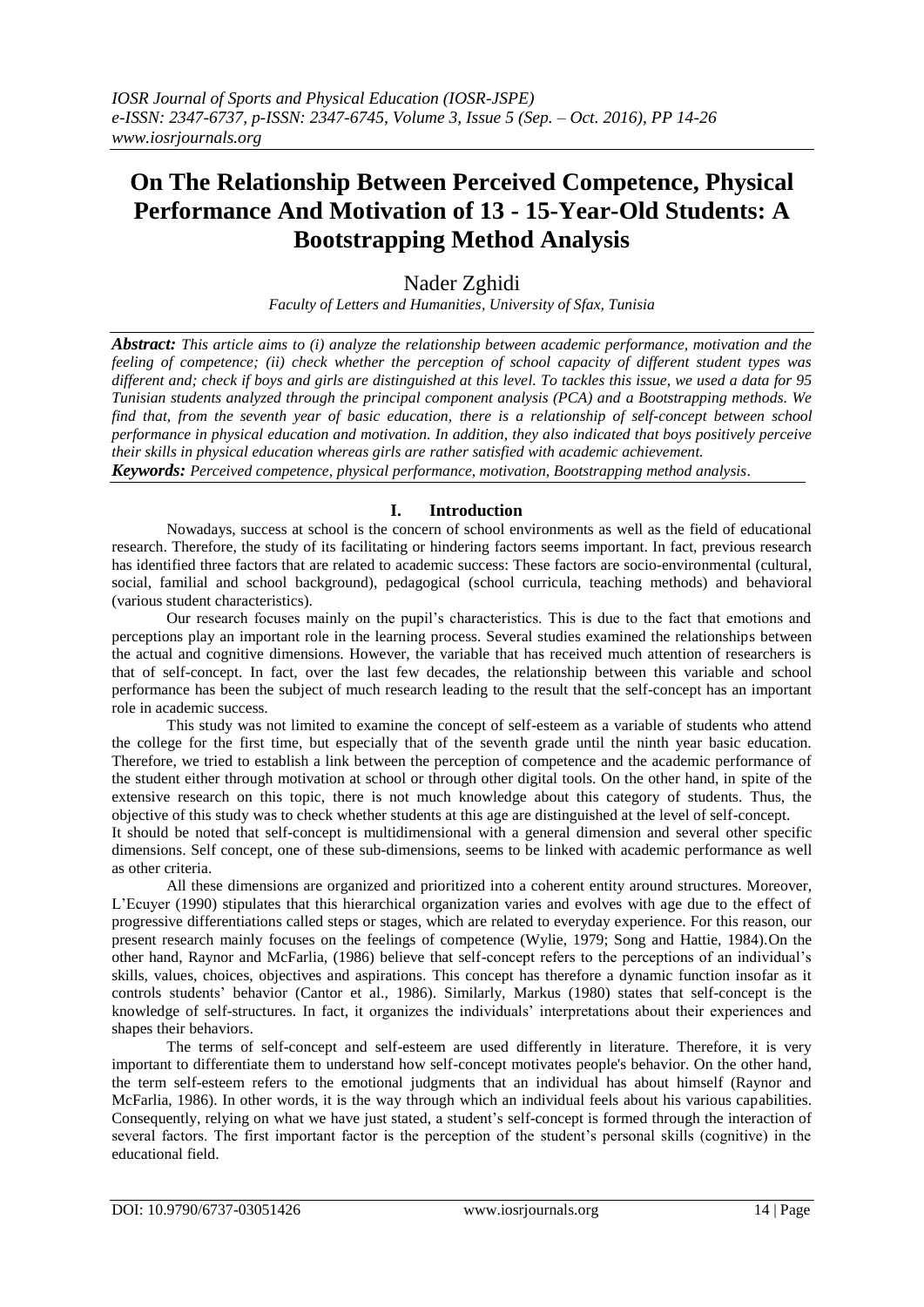In fact, going to school is crucial for a child. For the first time in his life, he will perform and be evaluated by other people other than his parents. As a consequence, everything he learns from his teachers will complete what he has already learned from his parents, which will enable him to have more sources of information that will help him build perceptions about himself. However, Altman and Dupont (1989) try to check if school self-concept is a good indicator of school performance. This study was conducted on a sample of 198 pupils in the third and the sixth graders primary education. They find that only school self-concept is significantly correlated with the students' academic performance.

When considering the analysis of gender in relation to self-concept, the children's age is also taken into account as another variable. Therefore, we will refer to the work that dealt with age and its relationship with self-concept whereas the sex variable was not much discussed. The works that dealt with gender and selfconcept will be analyzed without focusing on age.

Accordingly, it can be noted that all the works dealt with the impact of the students' age on the level of their academic skills perception. In fact, the results showed that self-concept varies with age going from a concrete description of skills to more confused constructs. Hence, the gender and age impact or the interaction impact on the overall self-concept is insignificant while their effect on the school self-concept is significant.

However, it seems that self-perception was not properly taken into account in schools. In fact, priority is given to learning over the students' emotional development. This dimension is about such variables as selfconcept, causality attributions, motivation, attitude towards school, interest in materials, curiosity, temper, social skills and creativity. These variables are of great importance for the understanding of the learning process itself. What stimulates our interest to deal with the feeling of competence in this study is the construction of this concept that involves several variables other than the perception of personal skills, such as the expectations about performance, motivation in front of a task as well as causality attribution.

The rest of this article was structured as follows. The second section discussed the objectives, the survey presentation and the used methods. Section three presented the factorization and estimation results. The final section was dedicated to the conclusion.

### **II. Objectives and data presentation**

This research study had two main objectives: the first was to check the moderating impact of the competence feeling on the link between motivation and academic performance, while the second tried to see if this moderating impact itself is modified by the participants' age and gender. All the hypotheses connected to these two objectives were examined through a cross estimation.

The first hypothesis assumes that academic motivation and perceived competence are expected to positively predict the students' average performance in physical education. The second states that motivation and competence feelings of students in physical education are expected to improve the link between motivation and academic performance. As a consequence, the impact of motivation on academic performance would be more important among students who feel a sense of competence than those who display a feeling of low competence.

The third hypothesis predicts that the moderating effect of competence feeling on the relationship between motivation and physical education performance is expected to be moderated by the students' size, weight, age and sex while taking account the residential background. In other words, this moderating effect of competence feeling is expected to be lower among girls and older students. This study is based a 95- pupil sample with 50.5% boys who were arbitrarily selected from a larger sample. A questionnaire was answered by the students of our sample and consisted in collecting data relative to students aged between 13 and 15 years who attended 6 schools in the Sfax region. In fact, the sample has established a classification on the basis of the socio-economic environment where these students live (rural and urban). As a result, schools in under privileged backgrounds have been assigned low ranks compared to those from more privileged backgrounds. For this reason, we took into account only the respondents who provided valid responses in our sample.

### *2.1. Measures*

It should be no surprise that multi-factorial methods generate graphical representations that make up the best possible synthesis of information contained in a large table of collected data. This means that we should admit a lack of information that researchers need to look for and find out to improve intelligibility and clarity.

Examining each variable separately gives some information that suffers many gaps as the procedure does not provide the links between the information elements which are often the essential study topic. Multifactor statistics correctly intervenes here to analyze the data as a whole, while retaining all of the related variables. Furthermore, the "Principal Component Analysis" (PCA) is, from this point of view, a good method to review the multi-dimensional data, when all the observed variables are numerical, preferably in the same units, especially when it comes to the relationship between the variables.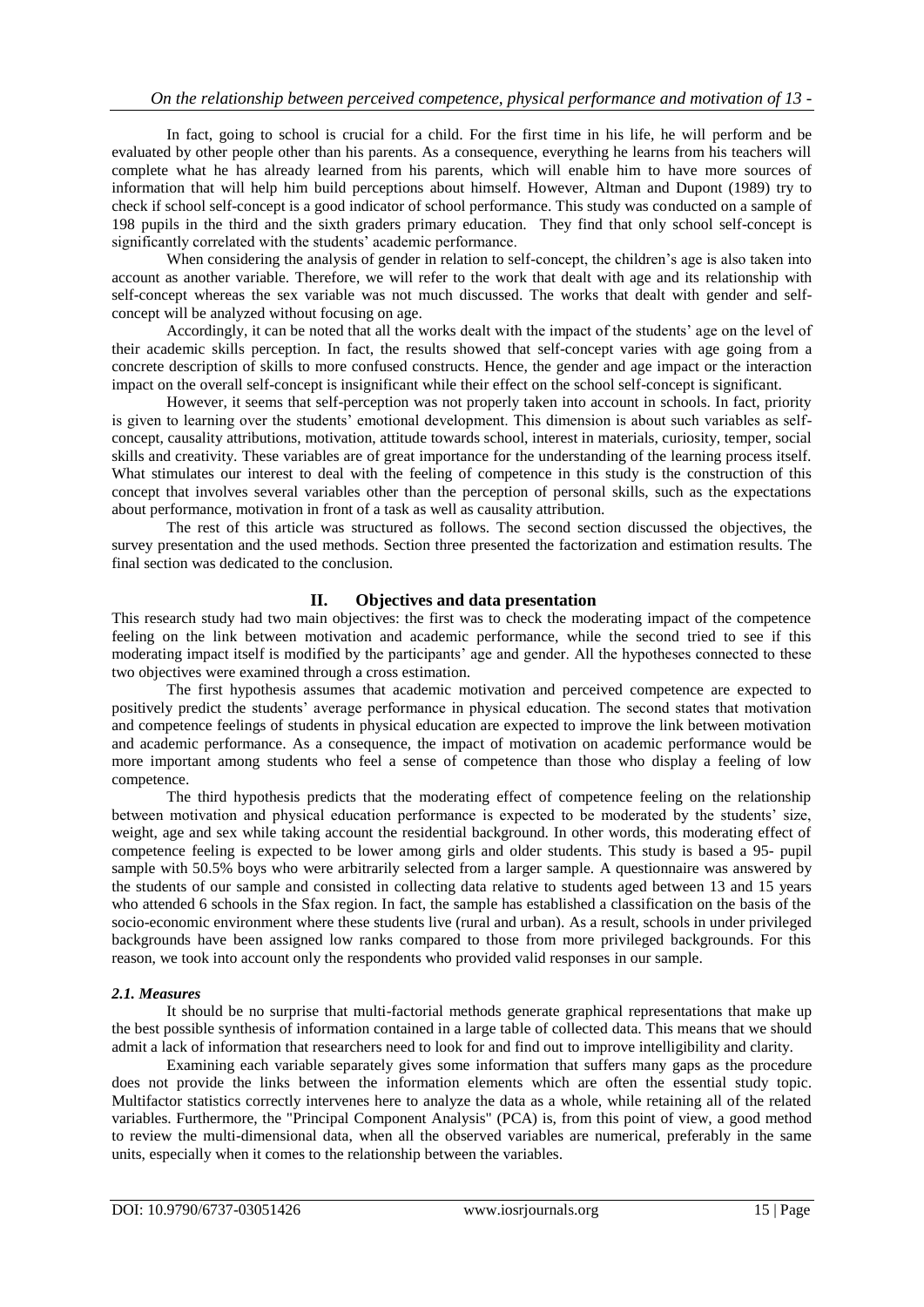In this paper, we tried to factorize the three basic concepts of (competence feelings, performance and motivation) using the ACP to identify the factors on the basis of a number of "qualitative and quantitative variables" measuring the degree of learners' attraction to different elements.

Most of the variables that include the sense competence feeling are assessed using a scale derived from the multidimensional scale for academic learning (Gurtner, Monnard and Ntamakiliro 1999). Such an assessment should be given on a five-point Likert scale. Actually, in all the analyses, the Cronbach alpha is used to measure the questionnaire reliability. In addition, Bartlett's sphericity test and the sampling of suitability measures are also used before the PCA.

Moreover, we decided to produce the KMO (Kaiser-Meyer-Olkin) index and Bartlett's sphericity test. The KMO index is very useful because it helps evaluate how all the selected variables are a consistent set for the definition of a relevant solution in conceptual terms. The higher this index, the more the factor solution is satisfactory. Bartlett's sphericity test is used to check whether all the correlations are equal to zero. All the correlations will not be accepted unless they are equal to zero if the significance index (risk) is lower than 5%. However, this test is very sensitive to the number of cases. In fact, it is almost always significant when we have a great number of cases which makes it unreliable.The semi-parametric estimation approach (two-step method) was used to study the type of relationship. The literature dealing with this topic used the statistician's toolbox and mainly jackknife's replication methods to carry out stress testing attempts on the data. In practice, these methods will bring out of the sample the entities that represent the very influential points in the determination of the envelope curve. In the current inferential statistics approaches, the corrections through the approximation of the confidence intervals are approximated by "bootstrap" replications. This led to a debate between those who hold to the Gaussian inference to study the distribution of effective solutions such as Banker and Natarajan (2004), on the one hand, and those who reject it owing to the non-independence between the observations made in technology and close management arrangements, like Simar and Wilson (2007) , on the other hand.

#### *2.2. The data*

To find a causal link between the competence feeling, physical performance and motivation, we conducted a survey consisting of a total of 35 items organized in three main variables defining competence, performance and motivation, respectively. Each variable was broken down into sub-variables to better identify its characteristics. Table 1 summarizes all the variables and sub-variables.

| <b>Variables</b>            | Sub-                                                                                                | <b>Name</b>    | <b>Designation</b>                                                                                                                         |  |  |
|-----------------------------|-----------------------------------------------------------------------------------------------------|----------------|--------------------------------------------------------------------------------------------------------------------------------------------|--|--|
|                             | variables                                                                                           |                |                                                                                                                                            |  |  |
|                             |                                                                                                     | representative | A representative of pupils in each governorate                                                                                             |  |  |
|                             |                                                                                                     | Age            | Pupil's age                                                                                                                                |  |  |
|                             |                                                                                                     | Gender         | Pupil's gender                                                                                                                             |  |  |
|                             |                                                                                                     | <b>Size</b>    | Pupil's size                                                                                                                               |  |  |
|                             |                                                                                                     | Weight         | Pupil's weight                                                                                                                             |  |  |
|                             |                                                                                                     | Town           | Where the pupil lives                                                                                                                      |  |  |
|                             |                                                                                                     | Governorate    | Governorate                                                                                                                                |  |  |
|                             |                                                                                                     | Residence      | Residence (urban or rural)                                                                                                                 |  |  |
| Feeling<br>of<br>competence | School<br>absenteeism                                                                               | V1101          | Since the beginning of the school year, how many days have you missed the<br>physical education session?                                   |  |  |
|                             |                                                                                                     | V1102          | What were the reasons for these absences?                                                                                                  |  |  |
|                             | school                                                                                              | V1201          | Are you worried about the idea of failure in sports?                                                                                       |  |  |
|                             | anxiety                                                                                             | V1202          | Are you afraid of practising sports activities ahead your friends?                                                                         |  |  |
| V1203                       |                                                                                                     |                | After your sports exercises, you feel:                                                                                                     |  |  |
|                             | of<br>Intention<br>V1301                                                                            |                | Have you ever seriously thought about giving up sports?                                                                                    |  |  |
|                             | dropping out                                                                                        | V1302          | When you establish sporting objectives, is it rare that you reach them?                                                                    |  |  |
|                             |                                                                                                     | V1303          | Have you been able to overcome the physical problems?                                                                                      |  |  |
|                             |                                                                                                     | V1304          | When you try to learn a few things again, do you give up quickly?                                                                          |  |  |
|                             |                                                                                                     | V1305          | Have you been appreciated by your friend because you have good qualities in<br>sports and physical activity?                               |  |  |
|                             |                                                                                                     | V1306          | If you meet someone interesting in your sport specialty, will you find it is<br>difficult to establish a friendship, do you avoid him/her? |  |  |
|                             |                                                                                                     | V1307          | Do you ask questions when you have some notions beyond your understanding<br>in physical activity and sport?                               |  |  |
|                             |                                                                                                     | V1308          | When you find an answer to a problem, do you just reply or look for other<br>solutions?                                                    |  |  |
| Performance                 | School<br>Achievement                                                                               | V2101          | When thinking about your grades, how do you rank yourself compared to<br>others?                                                           |  |  |
|                             |                                                                                                     | V2102          | During this school year, what are your grades?                                                                                             |  |  |
|                             | Students'                                                                                           | V2201          | Do you spend part of the evening to improve your sports skills?                                                                            |  |  |
|                             | involvement                                                                                         | V2202          | Can't you provide great efforts in sport and physical activity at school?                                                                  |  |  |
|                             | in education<br>V2203<br>When you exercise a sporting activity at school, do you make it perfectly? |                |                                                                                                                                            |  |  |

**Table 1** Items description.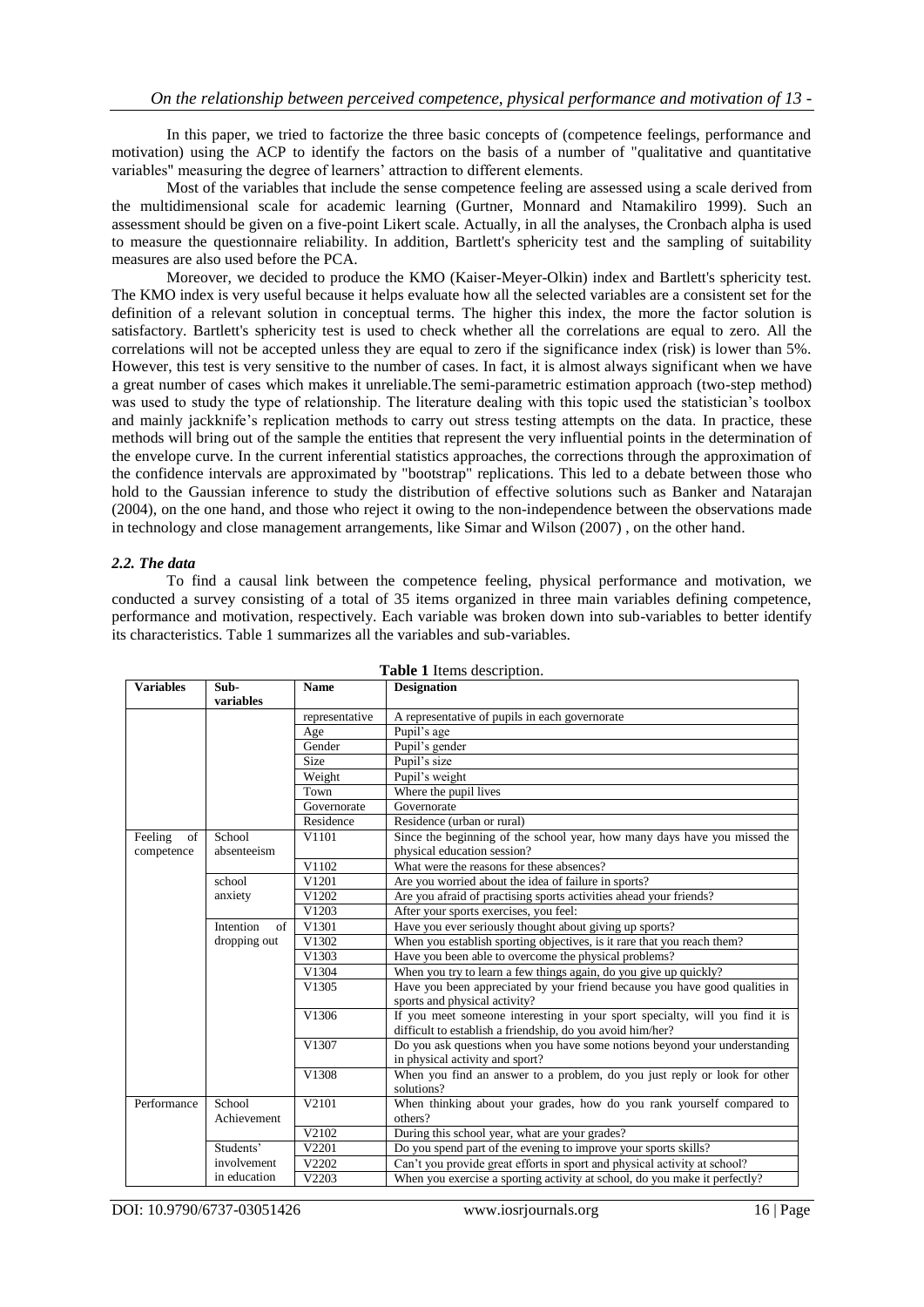|            | Measurement         | V23011                                                                                | How much time do you run a 40 m race?                                               |  |  |
|------------|---------------------|---------------------------------------------------------------------------------------|-------------------------------------------------------------------------------------|--|--|
|            | physical<br>οf      | V23012                                                                                | How much time do you run a 60 m race?                                               |  |  |
|            | skills              | V23021                                                                                | How long do you achieve in Long Jump?                                               |  |  |
|            |                     | V23022                                                                                | How far do you throw at launch weight?                                              |  |  |
|            |                     | V2303                                                                                 | You favourite sports :                                                              |  |  |
|            |                     | V2304                                                                                 | Is it true that one of your problems is that you cannot be physically present as it |  |  |
|            |                     |                                                                                       | is required?                                                                        |  |  |
|            |                     | V2305                                                                                 | Do you like generally regulations?                                                  |  |  |
| Motivation | <b>Ouantitative</b> | How were you informed of the existence of the sporting activity association?<br>V3101 |                                                                                     |  |  |
|            | assessment of       | V3102                                                                                 | What are the objectives provided in your institution underlying the creation of     |  |  |
|            | students            |                                                                                       | these associations?                                                                 |  |  |
|            |                     | V3103                                                                                 | Did you follow a training course?                                                   |  |  |
|            | <b>Qualitative</b>  | V3201                                                                                 | Will you make a performance test?                                                   |  |  |
|            | assessment of       | V3202                                                                                 | If you have done this test, what are the emerging key points?                       |  |  |
|            | students            | V3203                                                                                 | Will you make a comparative assessment of skills with other students?               |  |  |
|            |                     | V3204                                                                                 | Do you think you are a valuable person?                                             |  |  |
|            |                     | V3205                                                                                 | Are you able to do things as well as the majority of your friends?                  |  |  |
|            |                     | V3206                                                                                 | If you fail something the first time, do you keep trying until you make it?         |  |  |
|            |                     | V3207                                                                                 | Do you like to know if you have a chance to win a new game?                         |  |  |

Table 1 shows that there are 8 general variables identifying the student and his social environment, such as age, sex, weight, size and place of residence. The 3 basic variables are organized in 35 items that required factorization using the Principal Component Analysis.In fact, the competence feeling was split into three groups: the first deals with school absenteeism (2 items), the second with school anxiety (3 items) and the third with the intention to drop out of school (8 items). The performance variable was also divided into three groups: the first group deals with the Academic Performance (2 items), the second with the school investment (3 items) and the last with the measurement of physical competences (7 items). Finally, the last variable deals with motivation through two groups: the first group deals with the students' quantitative evaluation (3 items) whereas the second handles the students' qualitative evaluation (7 items).

#### *2.3. Data graphic and descriptive analysis*

The univariate descriptive techniques are those that offer the maximum graphical opportunities. If the variable is qualitative, the proportions of the different modalities of the variable of interest (pie chart, for example) are presented without any calculations.

Some bivariate techniques help to measure the relationship quality between two quantitative (correlation) or qualitative (Chi-square test of independence) variables. There are many types of tests, some of which are applicable to numerical variables and others to qualitative ones. They do not generate graphical representations as the problem is rather to know whether the descriptive graphical statistics on a sample may represent other samples or the entire population.

For the case of Sfax region, we presented the statistical results of the items measuring the physical skills and additional variables. For the "physical skill Measure" variable that includes seven items, different descriptive statistics are presented in Table 2 for a sample of 95 students. It was found that the modes are of different magnitudes because under this sub-variable, both of quantitative items ("How much time do you make in 60 meters" ...) and qualitative items ("You prefer sports"…) were analyzed.

| <b>Designations</b> |         | Item 1   | Item 2   | Item 3   | Item 4   | Item 5   | Item 6         | Item 7   |
|---------------------|---------|----------|----------|----------|----------|----------|----------------|----------|
| N                   | Valid   | 95       | 95       | 95       | 95       | 95       | 95             | 95       |
|                     | Missing | $\Omega$ | $\Omega$ | $\Omega$ | $\Omega$ | $\Omega$ | $\Omega$       | $\Omega$ |
| Mean                |         | 11.074   | 14.116   | 4.558    | 4.047    | .85      | 3.47           | .45      |
| Median              |         | 10.000   | 14.000   | 5.000    | 4.000    | 1.00     | 3.00           | .00      |
| Standard deviation  |         | 2.896    | 3.417    | 1.041    | 1.042    | .356     | 1.413          | .500     |
| Variance            |         | 8.388    | 11.678   | 1.084    | 1.085    | .127     | 1.997          | .250     |
| Asymmetry           |         | $-.255$  | $-.089$  | $-.836$  | $-.359$  | $-2.022$ | $-.361$        | .193     |
| Flattening          |         | 1.417    | 2.599    | 2.429    | .826     | 2.132    | $-1.126$       | $-2.005$ |
| Minimum             |         | 0.0      | 0.0      | 0.0      | 0.0      | 0.0      |                | $\Omega$ |
| Maximum             |         | 19.0     | 25.0     | 6.0      | 6.0      | 1:0      | $\overline{5}$ |          |
|                     | 25      | 9.000    | 12.000   | 4.000    | 3.000    | 1.00     | 3.00           | .00      |
| Percentile          | 50      | 10.000   | 14.000   | 5.000    | 4.000    | 1.00     | 3.00           | .00      |
|                     | 75      | 13.000   | 17.000   | 5.000    | 5.000    | 1.00     | 5.00           | 1.00     |

**Table 2** Descriptive analysis of the physical skill measurement.

For example, for the first item "In how much time do you run 40 meters" we record an average of 11.07 seconds with a standard deviation type of 2.9 seconds. The distribution of this item is not symmetric, as it is spread out to the left. Moreover, it is more acute than a normal law, therefore, it is leptokurtic. On the other hand, the third item, "how many meters do you jump length", presents an average equal to 4.56 meters with a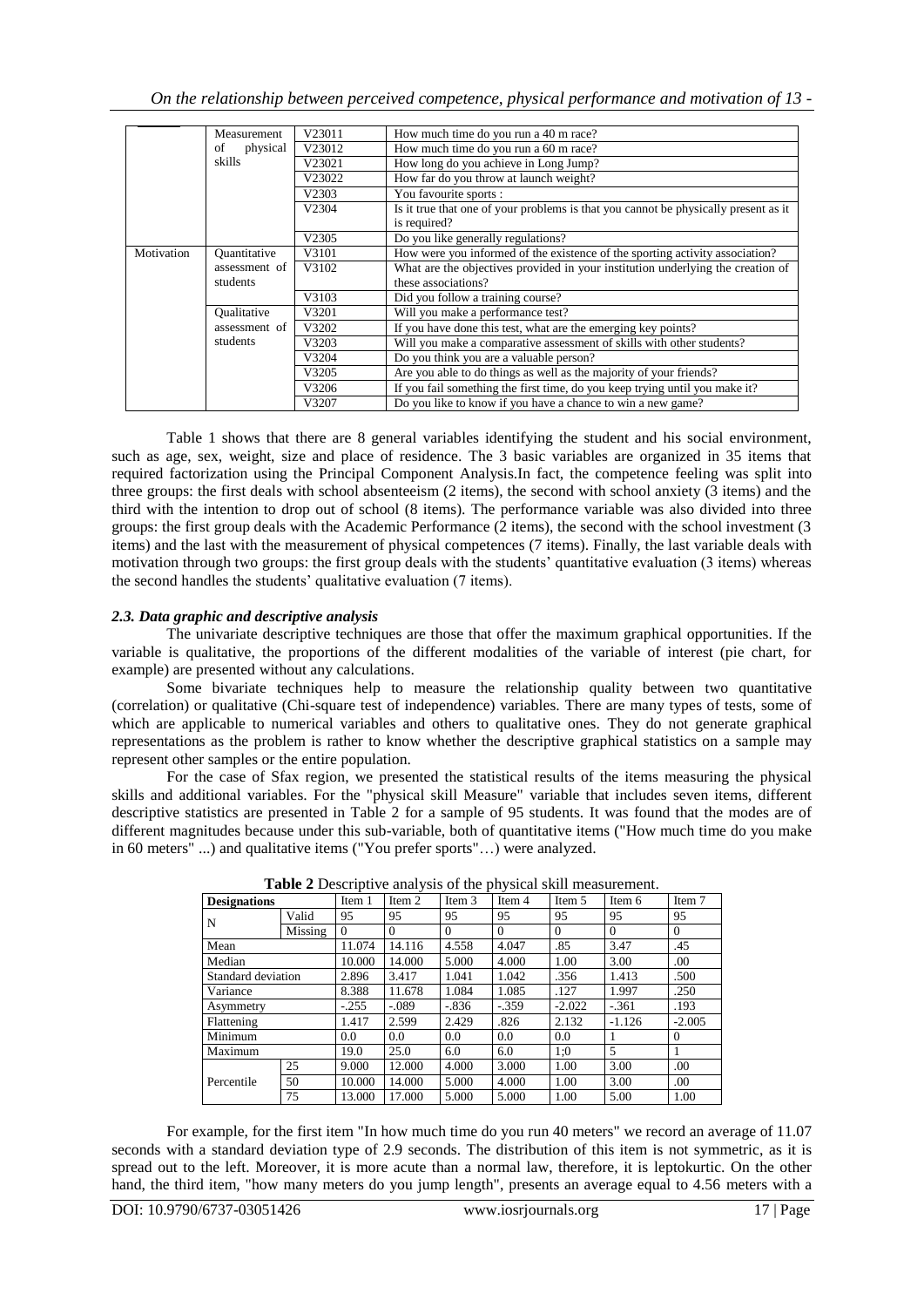standard deviation equal to 1.04 meters. Similarly, its distribution is spread to the left (Skewness  $= -0.83$ ), but it is leptokurtic compared to the normal distribution (Kurtosis  $= 2.42$ ).

| Item 3  | Item 4 | Item 5                                             | Item 6 | Item 7                                             |
|---------|--------|----------------------------------------------------|--------|----------------------------------------------------|
|         |        |                                                    |        |                                                    |
|         |        | $-.062$                                            | .010   | $-.060$                                            |
| $-.308$ |        | $-.117$                                            |        | $-.118$                                            |
| 1.000   | .801   | $-.034$                                            |        | .061                                               |
| .801    | 1.000  | $-.024$                                            |        | .020                                               |
| $-.034$ |        | 1.000                                              |        | $-.159$                                            |
| .010    |        | .140                                               |        | $-.006$                                            |
| .061    | .020   |                                                    |        | 1.000                                              |
|         |        | $-.345$<br>$-.484$<br>$-.399$<br>$-.024$<br>$-153$ | $-159$ | .030<br>.010<br>$-153$<br>.140<br>1.000<br>$-.006$ |

**Table 3** Inter-item correlation matrix: physical skill Measurement.

According to the correlation matrix (Table 3), there are good linear correlations between the two items that can achieve 0.92 and 0.80. Yet, there are also weak correlations which will certainly affect this sub-variable factorization.Regarding the control variables (age, height, weight and sex), statistics show that the average age is 14.11 years with a low standard deviation of 0.80 years. The modal age is 15 years while the median age is 14. Indeed, the age distribution is skewed (skewness= - 0.20) spread out to the left, besides, it is platykurtic  $(kurtosis = -1.43)$ .

Certainly, the size variable is heterogeneous among the various students in our investigation; however, it can be seen that there is a vast range of size values that would be gathered in a table containing the size classes which range from 1.49 meter to 1.69 meter. In fact, on the whole, the size is characterized by an average of 1.6 meter with a standard deviation of 0.04 meter. The distribution is asymmetric (skewness = - 0.5) spread out to the left, and is leptokurtic (kurtosis  $= 0.09$ ).

| <b>Designation</b>        |         | Age      | <b>Size</b> | Weight   | Gender   |
|---------------------------|---------|----------|-------------|----------|----------|
| N                         | Valid   | 95       | 95          | 95       | 95       |
|                           | Missing | $\Omega$ | $\Omega$    | $\Omega$ | $\Omega$ |
| Mean                      |         | 13.97    | 1.5968      | 56.779   | .51      |
| Median                    |         | 14.00    | 1.6000      | 57.000   | 1.00     |
| Mode                      |         | 13       | 1.61        | 56.0     |          |
| <b>Standard Deviation</b> |         | .818     | .04408      | 5.4366   | .503     |
| Variance                  |         |          | .002        | 29.557   | .253     |
| Asymmetry                 |         |          | $-.509$     | $-.026$  | $-.021$  |
| Flattening                |         |          | .092        | $-1.051$ | $-2.043$ |
| Minimum                   |         |          | 1.49        | 46.0     | $\theta$ |
| Maximum                   |         | 15       | 1.69        | 66.0     |          |
| Amount                    |         | 1327     | 151.70      | 5394.0   | 48       |
| Percentile                | 25      | 13.00    | 1.5800      | 52.000   | .00      |
|                           | 50      | 14.00    | 1.6000      | 57.000   | 1.00     |
|                           | 75      | 15.00    | 1.6200      | 61.000   | 1.00     |

**Table 4** Descriptive analysis of the additional variables**.**

It is also clear that the variable weight is again heterogeneous between the students in our survey. Actually, in the overall sample, weight is characterized by an average of 56.8 kg with a standard deviation of 5.4 Kg. The distribution is slightly asymmetric (skewness = - 0.026) spread out to the left. Besides, it is platykurtic (kurtosis=-1.05).

The maximum weight is 66 kg while the minimum is estimated at 46 kg, which gives an extent of 20kg assumed to be a large gap that affects both the students' performance and feelings. In fact, the weight increase can negatively affect the students' performance in physical education, for example in the jump length or the speed of the exercise.

In general, gender is a Boolean variable that takes 1 for "masculine" and 0 for "feminine". Therefore, having an average equal to 1 indicates that the number of boys is slightly greater than that of girls as previously reported (Mode = 1). In general, this asymmetrical distribution (skewness =  $-0.21$ ) spreads out to the left, besides, it is platykurtic (kurtosis  $= -2.04$ ).

To better evaluate the difference between the different variables, figure 1 shows the distributions relative to the normal distribution.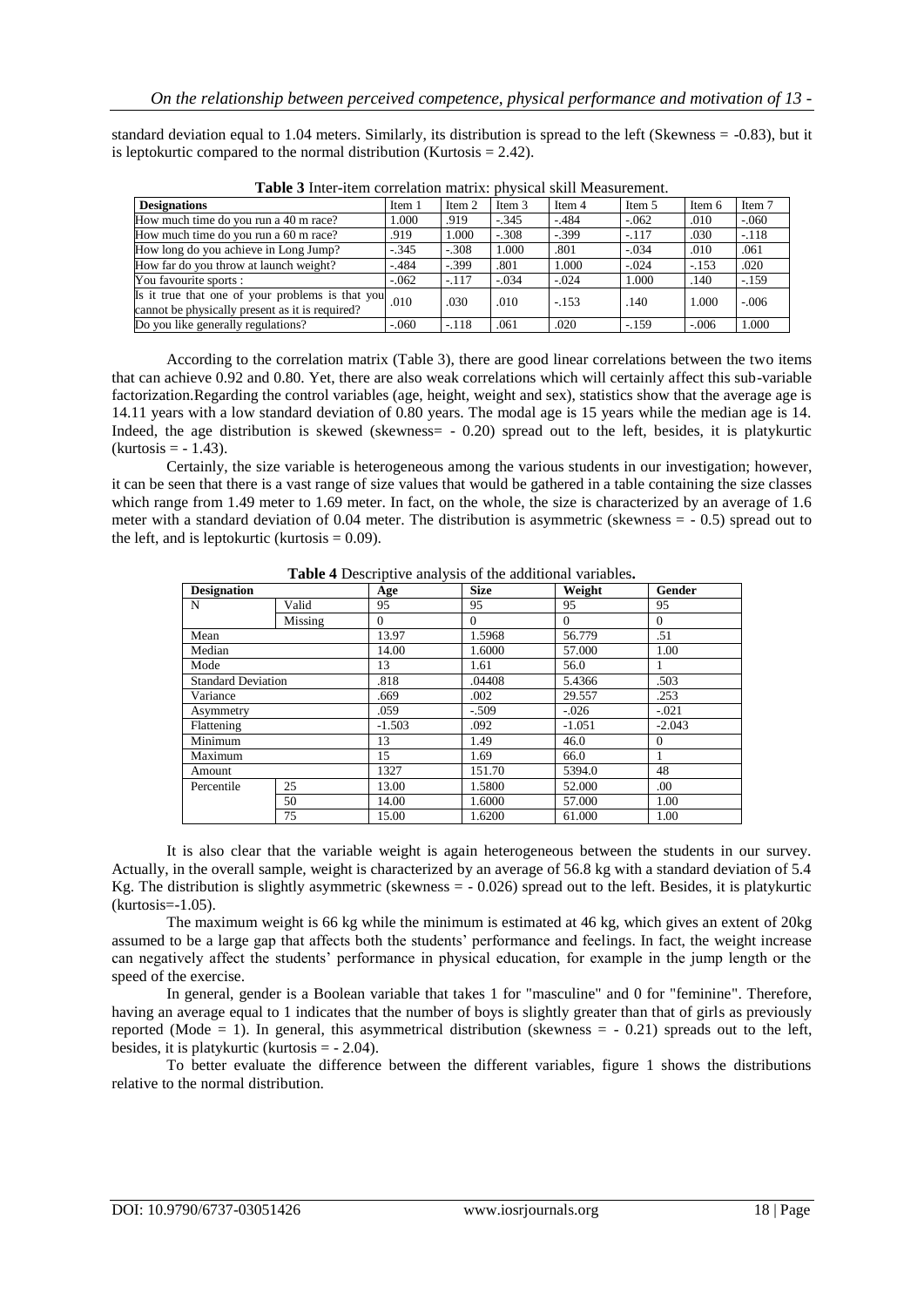

**Fig.1.** Distribution of the control variables

## **III. The Principal Component Analysis (PCA)**

The principal Component Analysis (PCA) is a well known exploratory technique with different ways to apprehend. Here's a very simplified one: "starting from a database having quantitative "n" comments and "p" variables, we try to summarize the available information using some synthetic variables called factors".

This section contains a description of two quality analysis indicators that are directly available in the most well-known commercial software of Statistical Package for the Social Sciences (SPSS 20 and R). Actually, we dealt with both Bartlett's test and "KMO index" (Kaiser-Mayer-Olkin) which measure the adequacy of the sample selected in this study.

## *3.1. Factorization of the competence feeling variable*

The question raised in this sub-section dealt with multidimensional data processing techniques. These are the factor analyses that enable a more effective treatment of a large amount of data, both in terms of considered individuals (n=number of rows) and the variables characterizing these individuals ( $p=$  number of columns).It is possible to proceed with a rotation of the axes, where the component matrix [i.e. the matrix defining new dimensions (axes) = matrix of coordinates of initial variables on axes], can not formally distinguish which variable comprises which dimension. We often resorted to a rotation of the axes to change the coordinates of the variables with respect to the axes. As a first step, however, we did not proceed with such rotation; we rather started with a basic analysis without rotation. Regarding the Sfax region and through the use of a data matrix with  $n = 95$  and  $p = 13$ , the factorization of the first variable "competence feelings" using the PCA led to the results displayed in table 5. According to this table, the factorization of the first variable resulted in a first factor explaining 85.4% of the total information with an average validity (KMO = 0.5) and a high reliability ( $\alpha = 0.83$ ).

| <b>Variable</b> |                           | <b>Sentiment</b>          |                       |                           |
|-----------------|---------------------------|---------------------------|-----------------------|---------------------------|
|                 | <b>Sub-Variables</b>      | <b>School absenteeism</b> | <b>School Anxiety</b> | Intention of dropping out |
| <b>Before</b>   | Number of item            |                           |                       |                           |
| <b>Rotation</b> | a of Cronbach             | 0.706                     | 0.792                 | 0.766                     |
|                 | <b>KMO</b>                | 0.5                       | 0.5                   | 0.654                     |
|                 | <b>Explained variance</b> | 86.44                     | 82.764                | 68.249                    |
| After           | Number of item            |                           |                       |                           |
| <b>Rotation</b> | a of Cronbach             | No                        | Yes                   | Yes                       |
|                 | KMO                       | 0.828                     |                       |                           |
|                 | <b>Explained variance</b> | 0.5                       |                       |                           |
|                 | Number of item            | 85.361                    |                       |                           |

**Table 5** Factor analysis of the feeling variable.

Chart 2 shows the eigenvalues and the final presentation of the variables and individuals in the first factorial plan. It is clear that the feeling of students in this sample is strictly connected to the "School anxiety" and "Intention to drop out".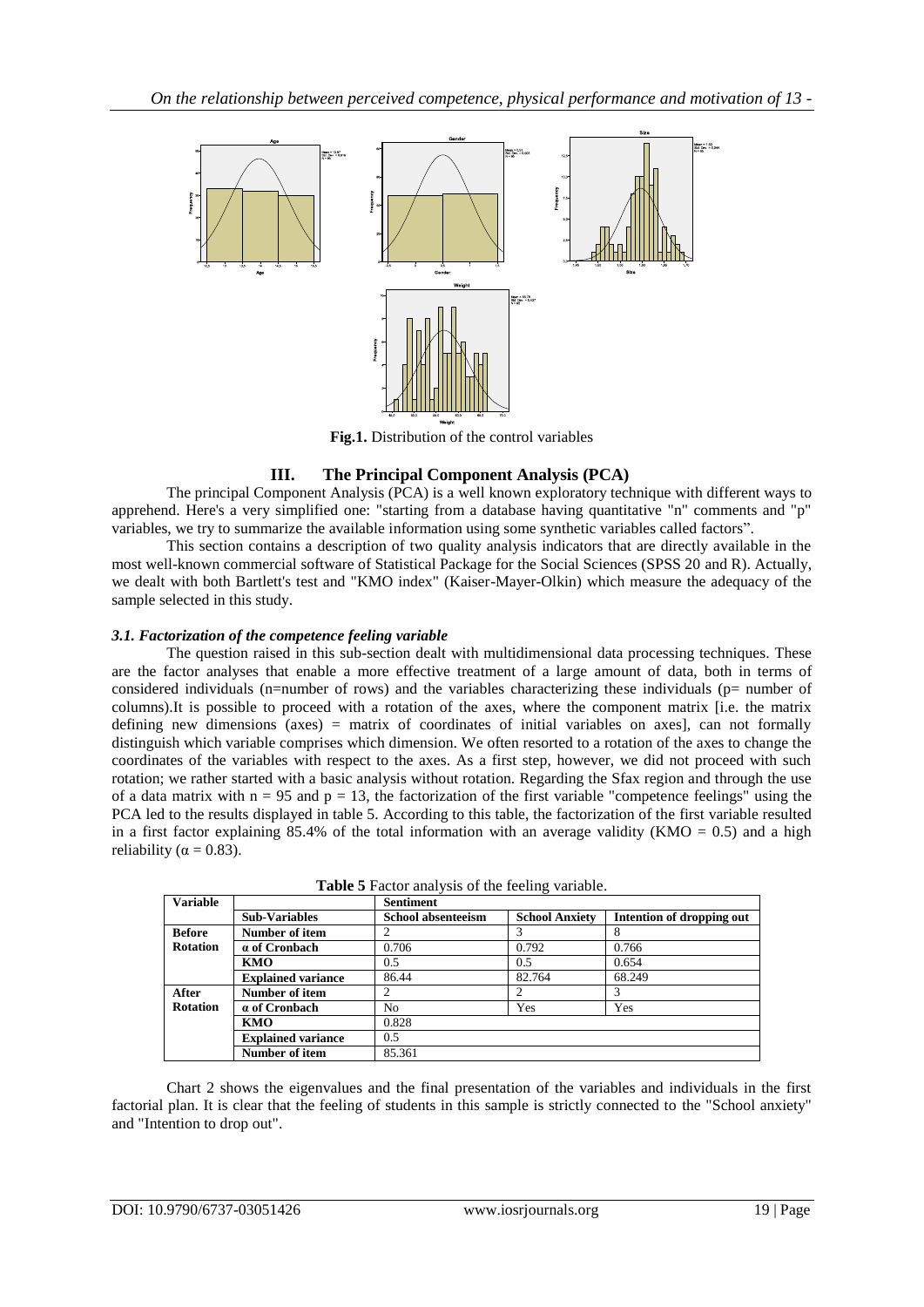

**Fig.2.** Presentation of the eigenvalues, variables, and individuals: competence feeling

## *3.2. Factorization of the performance variable*

Through the use of a data matrix with  $n = 95$  and  $p = 12$ , the second "performance" variable factorization using the PCA generates the results shown in table 6. Indeed, the factorization of the second variable created a first factor explaining 76% of the total information with a mean validity (KMO = 0.5) and a high reliability ( $\alpha$  = 0.86).

| <b>Variable</b> |                           | Performance               |                          |                                       |
|-----------------|---------------------------|---------------------------|--------------------------|---------------------------------------|
|                 | <b>Sub-Variables</b>      | <b>School Achievement</b> | involvement<br>Students' | <b>Measurement of physical skills</b> |
|                 |                           |                           | in education             |                                       |
| <b>Before</b>   | Number of item            |                           | 3                        |                                       |
| <b>Rotation</b> | a of Cronbach             | 0.817                     | 0.758                    | 0.711                                 |
|                 | KMO                       | 0.5                       | 0.5                      | 0.568                                 |
|                 | <b>Explained variance</b> | 86.586                    | 80.602                   | 65.865                                |
| After           | Number of item            |                           | 2                        | 4                                     |
| <b>Rotation</b> | a of Cronbach             | Yes                       | N <sub>0</sub>           | Yes                                   |
|                 | KMO                       | .859                      |                          |                                       |
|                 | <b>Explained variance</b> | 0.5                       |                          |                                       |
|                 | Number of item            | 75.957                    |                          |                                       |

**Table 6** Performance variable factor analysis.

Figure 3 shows the eigenvalues and the final presentation of the variables and individuals in the first factorial plan. It is clear that, in the case of the Sfax region, the students' feeling in this sample is strongly related to "Academic performance" and the "physical skills measure".

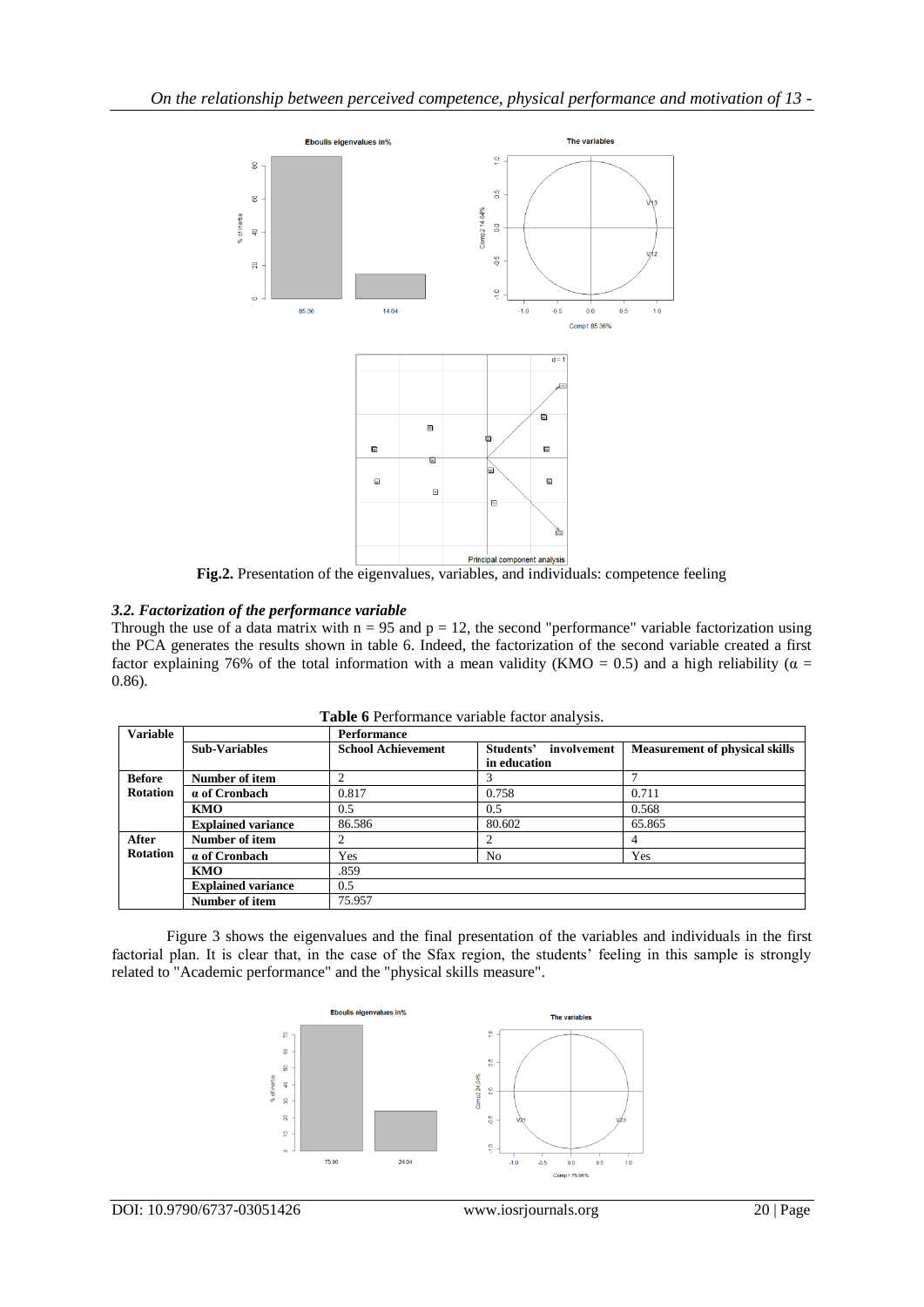

**Fig. 3.** Presentation of the eigenvalues, variables, and individuals: Performance variable**.**

## *3.3. The motivation variable factorization*

Through a data matrix with  $p=10$  and  $n=95$ , the factorization of the third "Motivation" variable using the PCA produces the results displayed in table 7.According to Table 7, the factorization of the third variable created a first factor explaining 50.5% of the total information with an average validity (KMO = 0.5) and a high reliability ( $\alpha$  = 0.82). Figure 4 shows the eigenvalues and the final presentation of both variables and individuals in the first factorial plan. It is clear that the students feeling in this sample is somewhat connected to t "academic performance" and "measurement of physical skills" because the factorization has not generated strongly connected factors. This result can be explained by the heterogeneity of the responses at the level of this variable.

|                 | <b>Table</b> 7 The motivation variable factor analysis. |                                            |                                           |  |  |
|-----------------|---------------------------------------------------------|--------------------------------------------|-------------------------------------------|--|--|
| <b>Variable</b> |                                                         | <b>Motivation</b>                          |                                           |  |  |
|                 | <b>Sub-Variables</b>                                    | <b>Ouantitative assessment of students</b> | <b>Oualitative assessment of students</b> |  |  |
| <b>Before</b>   | Number of item                                          | 3                                          |                                           |  |  |
| <b>Rotation</b> | a of Cronbach                                           | 0.63                                       | 0.83                                      |  |  |
|                 | KMO.                                                    | 0.50                                       | 0.756                                     |  |  |
|                 | <b>Explained variance</b>                               | 62.399                                     | 67.551                                    |  |  |
| After           | Number of item                                          | 2                                          | 4                                         |  |  |
| <b>Rotation</b> | a of Cronbach                                           | Oui                                        | Oui                                       |  |  |
|                 | KMO                                                     | 0.818                                      |                                           |  |  |
|                 | <b>Explained variance</b>                               | 0.5                                        |                                           |  |  |
|                 | Number of item                                          | 50.45                                      |                                           |  |  |

**Table 7** The motivation variable factor analysis.

Facing his performance, the learner logically refers to his skills and activities, especially in the field of physical education, known as the strong indicator of his success development. Concepts, such as personal competence, awareness, motivation, information, creativity, power, values, cooperation, participation, dialogue and promotion, are all considered as concepts underlying the different definitions given to the company's factor analysis in this doctoral research.



**Fig. 4.** Presentation of eigenvalues, variables, and individuals: Motivation

## **IV. Study of the relationship type: Tobit versus Bootstrapping**

In this part, we tried find the impact of the three variables on themselves while taking into account the effect of the auxiliary variables which measure the students' behavior (gender, age,...) by applying James Tobin's Tobit method and the Simar and Wilson's (2007) Boostraping.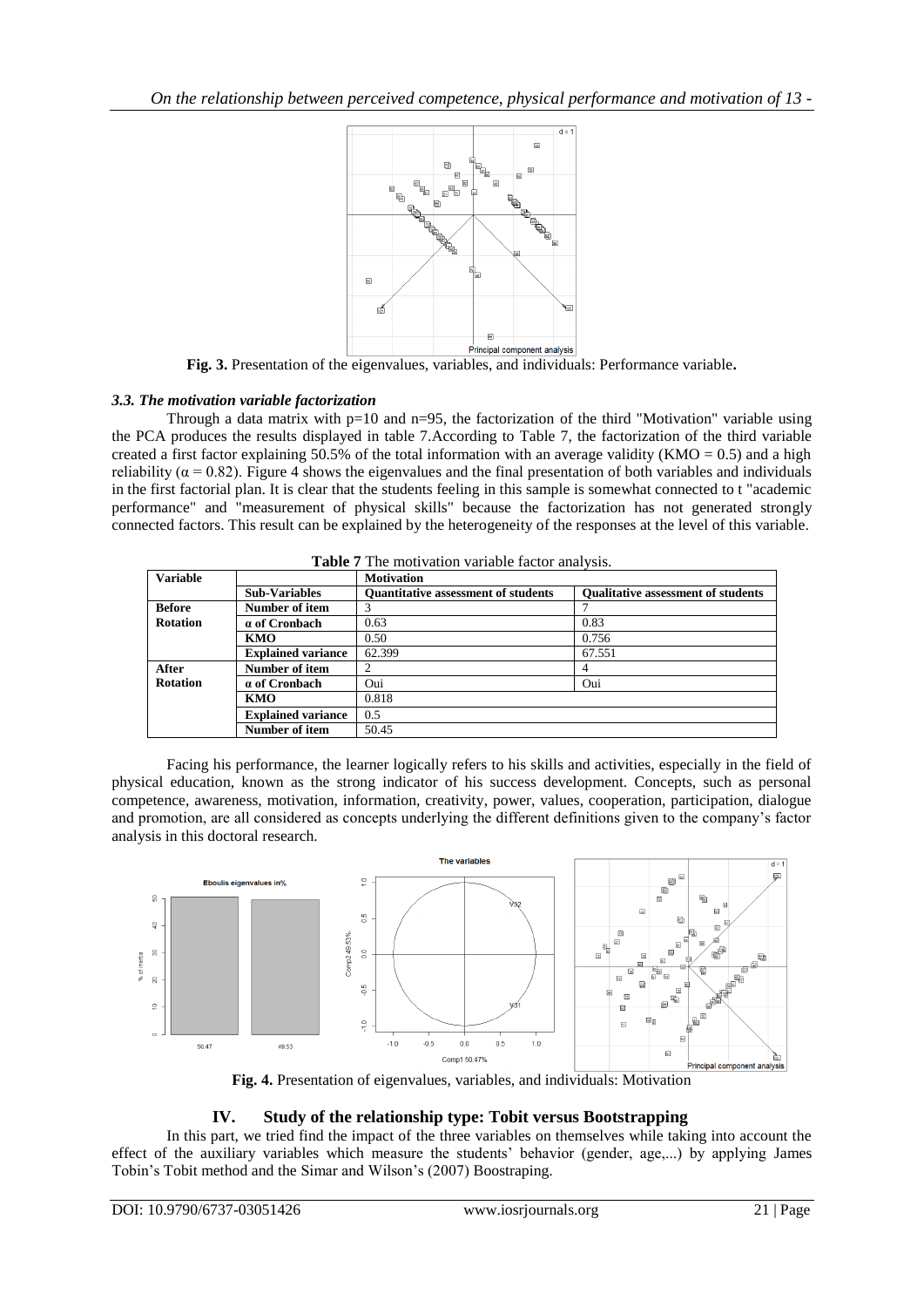Several studies have tackled the impact of the competence feeling on academic performance (Harter et al., 1992; Marsh et al., 2005, Montague and Applegat, 2001; Montague and Van Garderen, 2003; Shen and Tam, 2008). The competence feeling, as defined by these studies, is the ability of the student to evaluate his skills and capacities whether when he succeeds or fails in his studies. Actually, these studies revealed that there is a positive and significant relationship between the student's competence feeling and his academic performance. These studies came to the concluded that students who have a high competence feeling have the best results. In other words, these students are more motivated, have clearer goals, choose more difficult tasks, make more efforts, and focus more on their studies than their classmates with a weak competence feeling (Bandura, 1994; Jacobs et al., 2002).

Academic performance is, in fact, reflected by the competence feeling more than by the students' skills (Phillips, 1987). However, a feeling of low competence induces a low academic performance, less effort and thus a higher risk of dropping out school (Skinner, Zimmer-Gemberck and Connel, 1998). Moreover, students with a low competence feeling may find themselves unable to succeed. Although the tasks they are expected to achieve are often within their reach, these students see that the main cause for their lack of success is their low skills. These students will subsequently give up looking for solutions because they believe they cannot overcome these obstacles like their classmates who see themselves competent. Therefore, the competence feeling has an impact on academic performance whether in one direction or the other (Montadue and Plegate, 2001).

This section aimed at twofold objectives; the first was to check the moderating impact of the competence feeling on the link between motivation and academic performance, while the second attempted to find out if this moderating impact is itself altered by the participants' age and sex. All of the assumptions in relation to these two objectives have been checked through a cross-sectional estimate.

The first hypothesis states that academic motivation and competence feeling are supposed to positively impact the average students' performance in physical education. The second hypothesis asserts that motivation and the students' feeling of competence in physical education are expected to improve the relationship between motivation and academic performance. As a consequence, the impact of motivation on academic performance would be higher among students who have a feeling of competence than those with a weak one. However, the third hypothesis states that the moderating effect of the competence feeling on the relationship between motivation and performance in mathematics is itself expected to be moderated by the students' age and sex. In other words, this moderating effect of competence feeling is expected to be lower among girls and older students.

#### *4.1. Impact on the competence feeling*

According to Albert Bandura, self-efficacy beliefs are the key factor of human action. If a person feels unable to produce satisfactory results in a certain field, he will not dare try them. The beliefs of the individuals in their effectiveness affect virtually all of their activities: how they think, motivate themselves, feel and behave.

The feeling of effectiveness is not only to know what should be done and be motivated to do it, but also, to have a productive capacity in which cognitive, social, emotional and behavioral sub-competencies should be effectively organized and orchestrated to achieve many purposes. People often fail to get optimal performance even though they know very well what should be done and have the required skills to do it. In other words, the feeling of personal efficacy of an individual is not the number of skills he possesses, but what he believes he can do in various situations.

Our objective in this sub-section was to find out the significant impacts (positive or negative) of the various predefined variables on the feeling of competence. It should be noted that the estimates have been carried out using the Tobit and the Bootstrapping methods.

| <b>Variables</b> | <b>Tobit</b>   |             | <b>Bootstrapping</b> |             |
|------------------|----------------|-------------|----------------------|-------------|
|                  | <b>Model 1</b> | Model 2     | Model 1              | Model 2     |
| Performance      | $0.182***$     | $0.189**$   | $0.205***$           | $0.212$ **  |
| Motivation       | $-0.273***$    | $-0.266$ ** | $-0.306$ **          | $-0.294$ ** |
| Age              |                | 0.076       |                      | 0.081       |
| Gender           |                | 0.265       |                      | 0.293       |
| Size             |                | $2.095***$  |                      | $2.449***$  |
| Weight           |                | $-0.005*$   |                      | $-0.007*$   |
| Habitation       |                | $0.280*$    |                      | $0.319***$  |
| Constant         |                | $-1.704***$ |                      | $-2.002$ ** |
| Sigma            | $0.94***$      | $0.915***$  | $1.002***$           | $0.971***$  |
| Pseudo $R^2$     | 0.085          | 0.059       |                      |             |
| N                | 95             | 95          | 95                   | 95          |

**Table 8** Impact on the competence feeling.

Notes: \*, \*\* and \*\*\* represent significance at 10%, 5% and 1%.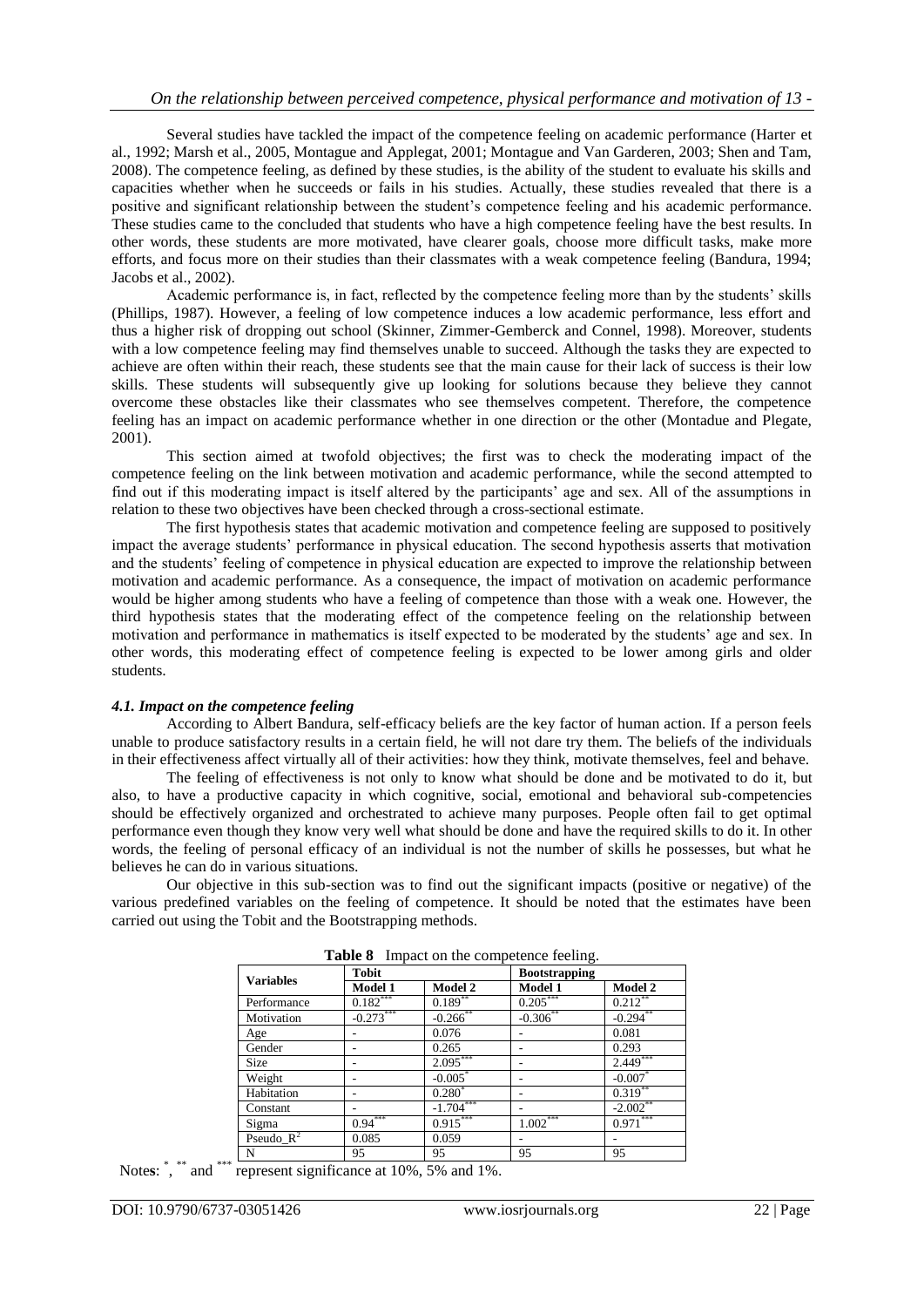Table 8 shows very interesting results. In fact, regarding the impact on the competence feeling, both performance and motivation variables have positive and significant effects on either models (1 or 2). Moreover, there is a positive and significant effect of the size and housing on the competence feeling whereas the weight has a significant negative impact in the second model but with a low magnitude.

Similarly, we record almost similar effects of both approaches but with different significance degrees. In fact, performance is more significant with the (one step) Tobit model compared to the Bootstrapping (two steps) model of Simar and Wilson (2007) because the second approach fixes the bias of the estimation problem of the first approach.

A close relationship of motivation with the competence feeling was also deduced. Actually, the competence feeling plays a crucial role in motivation to achieve tasks. It is a key factor for learning, for the cognitive engagement in training activities and for academic and professional choices. Actually, Rbert Vallerand (1997) says that if a recreational activity gives a greater competence feeling to a participant, his motivation increases. However, if an activity makes him feel less competent, his motivation decreases.

The age variable presents a positive and significant effect in all the areas. It is clear that the students' progress over time helps them improve their feeling of competence. As for the gender variable, it negatively affects this feeling, especially if we take into account that girls outnumber boys in our sample. The feeling of competence is more developed in boys than in girls.

Similarly, if someone makes a free choice to be active and decides how to continue his activity, he is more likely to have a greater feeling of autonomy and, therefore, of intrinsic motivation. However, if selfdetermination is hindered by anything whatsoever, his intrinsic motivation will decrease. Moreover, it goes without saying that the more an individual feels competent in an activity, the more motivated he may be to practice it. The variables that make a person feel competent increase his self-determined motivation.

Finally, according to the self-determination theory, the failure of an individual leads in an achievement leads to increase his feelings of incompetence and decrease his intrinsic motivation regarding the performed activity. On the other hand, the one who succeeds is more intrinsically motivated since he improves his feeling of competence.Besides its importance in influencing the feelings of competence, motivation is believed to be associated with performance to the extent that it is difficult to achieve a convincing performance if motivation hardly exists or is totally absent. These early findings prove the fact that performance is a consequence of motivation since a motivated learner perseveres more and learns to use more learning strategies; this will certainly impact his performance. In the same context, it can be pointed out that low performance is a motivation source on the basis of which the subject will develop the perceptions of his own competence. Such perceptions are at the very origin of motivation.

#### *4.2. Impact on performance*

The concept of performance is defined as the judgment that an individual makes about his abilities to organize and perform a series of actions to achieve a given purpose. Therefore, self-efficacy is not about the person's skills and knowledge, but rather about how he considers his capacity to arrange and carry out actions in specific situations (Bandura, 1986).

The belief that individuals have about their capabilities determines their behavior, their way of thinking and their emotional reactions. As a consequence, a misjudgment of their skills significantly affects their actions. Moreover, the personal effectiveness would also impact the level of effort and perseverance in the task to be performed (Bandura, 1977). Another way of getting information on one's feeling of efficacy would be by observing others. Observing or visualizing the performance of people similar to themselves would have an impact on their own judgment of personal effectiveness. Finding a common ground with the observed person would allow the individual to evaluate his efficiency more easily.

| <b>Variables</b> | <b>Tobit</b>         |                      | <b>Bootstrapping</b> |             |
|------------------|----------------------|----------------------|----------------------|-------------|
|                  | Model 1              | Model 2              | Model 1              | Model 2     |
| Sentiment        | $0.196***$           | $0.209***$           | $0.204***$           | $0.216***$  |
| Motivation       | $0.055$ <sup>*</sup> | $0.087**$            | $0.057***$           | $0.089**$   |
| Age              |                      | $-0.072***$          |                      | $-0.074***$ |
| Gender           |                      | $0.122***$           |                      | 0.126       |
| <b>Size</b>      |                      | $2.296***$           |                      | $2.380***$  |
| Weight           |                      | $-0.022$ **          |                      | $-0.023***$ |
| Habitation       |                      | $0.081$ <sup>*</sup> |                      | $0.083*$    |
| Constant         |                      | $-3.906***$          |                      | $-4.053***$ |
| Sigma            | $0.977***$           | $0.962***$           | $0.992***$           | $0.977***$  |
| Pseudo $R^2$     | 0.223                | 0.137                |                      |             |
| N                | 95                   | 95                   | 95                   | 95          |

**Table 9** Estimation of the impact on Performance.

Notes: \*, \*\* and \*\*\* represent significance at 10%, 5% and 1%.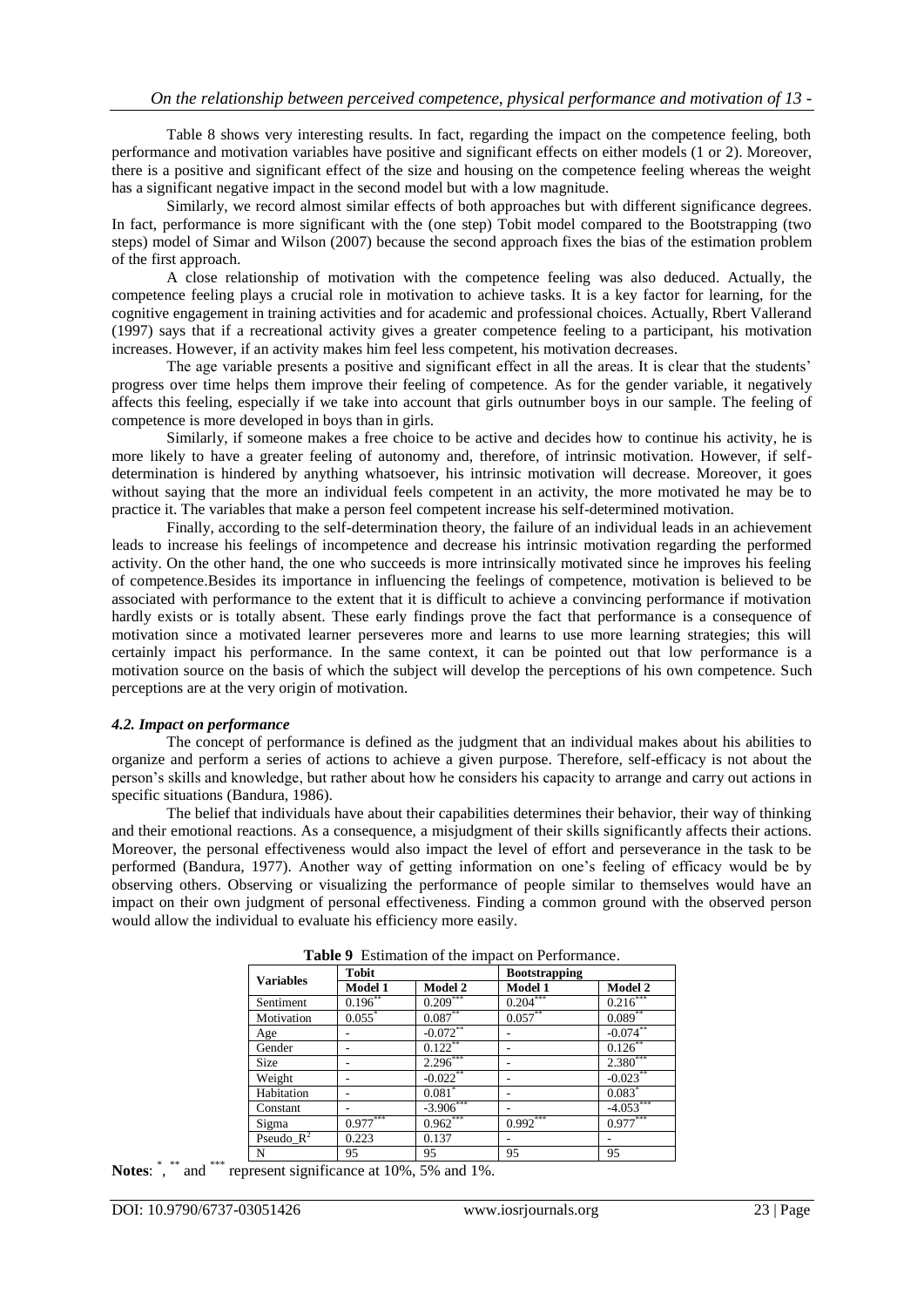Once again, we tried to find out the significant (positive or negative) impacts of the various predefined performance variables. When considering the performance variable, the Tobit model estimation brings a positive and significant effect of the competence feeling. In our sample, however, motivation acts in a positive and meaningful way. Moreover, the control variables, that is to say sex, size and urban housing positively act on performance. Contrastingly weight and age, negatively affect performance. It is worth noting that weight is a hindering indicator of the students' performance and is sometimes a handicap that may act too negatively on the student's feeling preventing him from improving his physical skills.

Table 9 shows that, with different degrees of significance, the negative impact of age on improving the learner's performance. This can be explained by a decline of motivation accompanied by an increase of age making students less interested in improving their physical performance mainly when these skills are needed at sporting activities (sports baccalaureate) at school or elsewhere.

On the other half of the deal, the correction of the estimation problems by the means of the Bootstrapping approach has not changed the variables significance sign concerning performance. As a consequence, the interactions quality that a student had experienced would have impact his skills development. These interactions would affect his motivation and thus his evaluation of his personal skills. The student may adapt and control his behavior in response to the environmental requirements. According to Bandura's (1986) self-efficacy theory, the student is led to make a judgment on the basis of his school performance about his ability to plan and manage his actions according to his success objectives. Subsequently, he is able to regulate his behavior so as to make it more efficient and more profitable. Finally, the formation and consolidation of the student's individual perception in the school context is a dynamic process. In the same lines, Byrne (1984) proposed that academic self-concept interest comes from motivational properties which affect school performance. In the school context, motivation would be in continuous motion because the student's perceptions about himself interact with his environment, which drives him to select an activity in which he engages and perseveres.

#### *4.3. Impact on motivation*

One of the most important concepts in the educational sector is certainly that of motivation. The definitions of the motivation concept in the papers of psychology often refer to the behavior awakening phenomena as well as the subject's persistence and direction of his activity. The most sustainable motivations would be those which are simultaneously related to several aspects of the personality and that promote enrichment and a harmonious balance.Motivation can also be regarded as a process that maintains and regulates an activity oriented towards one objective more or less consciously followed. There are the direct motives, such as the basic physiological needs, and the indirect ones, learnt or gained through experience.

| <b>Variables</b> | <b>Tobit</b> |             | <b>Bootstrapping</b>     |                |
|------------------|--------------|-------------|--------------------------|----------------|
|                  | Model 1      | Model 2     | Model 1                  | <b>Model 2</b> |
| Sentiment        | $0.280**$    | $0.079*$    | $0.391**$                | $0.369**$      |
| Performance      | $0.053*$     | $-0.269$ ** | $0.071$ *                | $0.102**$      |
| Age              |              | $-0.244$ ** |                          | $-0.324$ **    |
| Gender           |              | $0.104***$  |                          | $0.130**$      |
| Size             |              | $4.281***$  | -                        | $6.008***$     |
| Weight           |              | $-0.021$ ** | $\overline{\phantom{a}}$ | $-0.025$ **    |
| Habitation       |              | $0.348***$  |                          | $0.450**$      |
| Constant         |              | $-4.776$ ** |                          | $-6.853$ **    |
| Sigma            | $0.951***$   | $0.921***$  | $\frac{1.1}{10^{***}}$   | $1.063***$     |
| Pseudo $R^2$     | 0.117        | 0.068       | -                        | ۰              |
| N                | 95           | 95          | 95                       | 95             |

**Table 10** Estimate of the impact on motivation.

Notes: \*, \*\* and \*\*\* represent significance at 10%, 5% and 1%.

The question of the differences between girls and boys in the academic performance is of interest in almost all the Western societies. Regarding the crucial role of school motivation in the students' commitment and success, a better understanding of this issue requires focusing on their motivational profile dimensions.

In what follows, the causes that affect motivation for our sample, table 10, were discussed and explained. For motivation, model 1 shows the significant and positive impact of feelings and performance at 5% at least. The same effects were observed in model 2 with the significance of the variables sex, age, weight and size. Actually, gender (female sex), just like weight, has a negative impact on motivation. Therefore, in line with many previous different authors, boys are found to be more motivated than girls.

However, the boys were reported to have higher approach-performance goals and work avoidance purposes than girls. Chouinard et al. (1999) observe higher approach-performance goals among boys than girls, but only at the beginning of high school. Inversely, no differences were observed among young people at the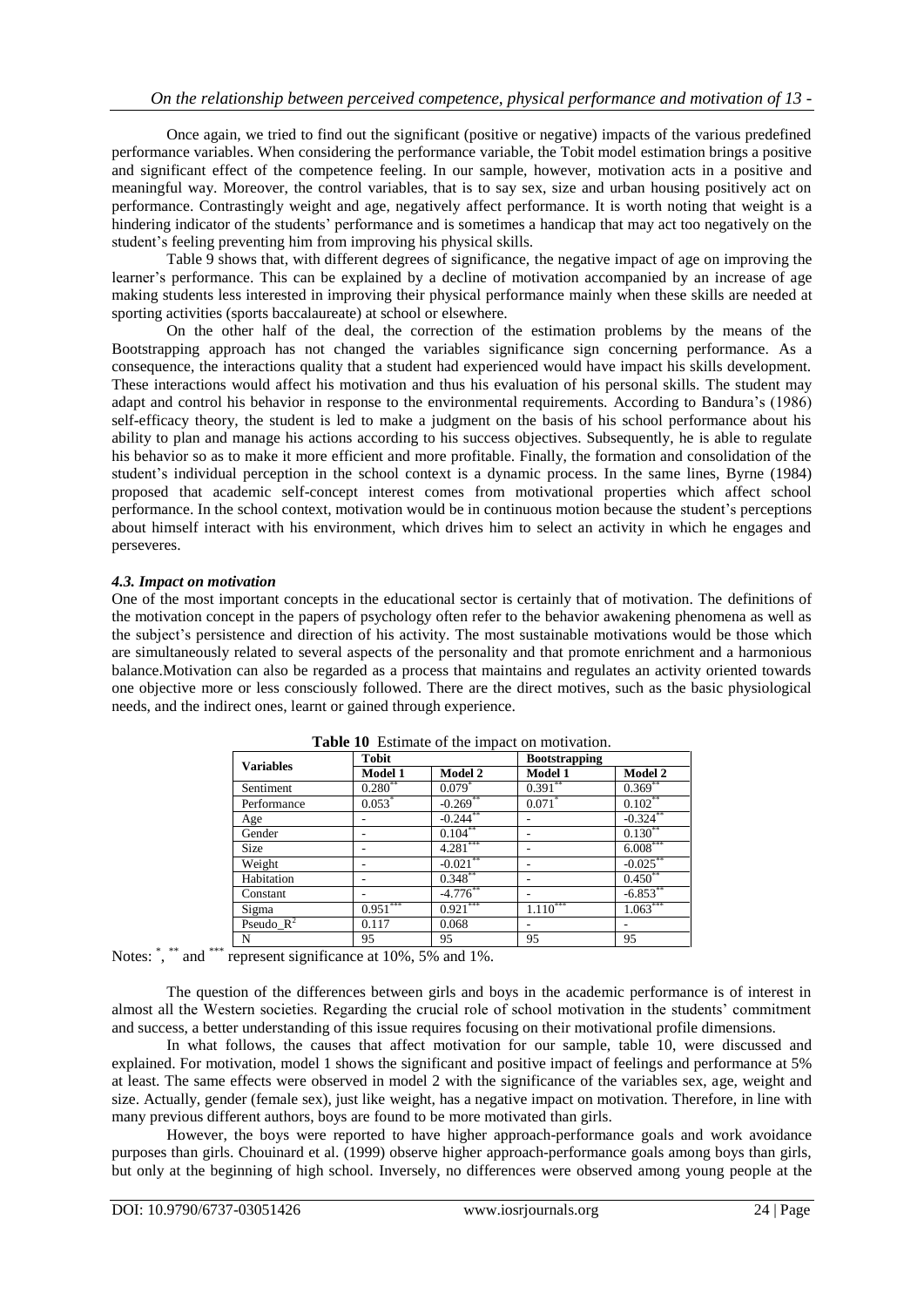beginning of the secondary school regarding the control and avoidance goals, but in the end, the approach performance is weaker in boys while avoidance purposes are higher among girls. Pajares and Valiante (2001) notice that, in the writing field, boys have higher approach-performance goals than girls.

In a nutshell, according to the examined variables and the fields of academic functioning, the differences between boys and girls shift sometimes for the benefit of the formers and other times for the advantage of the latter. In fact, excepting the approach-performance goals which are generally higher among boys whatever the school subject is, the differences between boys and girls in the other motivational variables seem to be the function of this factor. The overall purpose of this study was to continue examining the gender differences effect on motivation as well as the academic functioning by focusing on the two specific objectives.

#### **V. Conclusion**

The study aims to analyze the impact of the competence feeling among primary school students at both the general level and at that of sporting activities and the ways of motivating them to improve their physical education performance. The results of the exploratory factorial analyses show a three-dimensional structure indicating a clear distinction between the feeling itself, performance and motivation.

The research carried out in the context of physical education shows that environment set up by the teacher can play a role in the students' motivational process. The results show that an environment that meets the students' competence needs, autonomy and social belonging is required to foster a self-determined motivation. In addition, students need to meet their needs for competence to get a positive, sincere and precise feedback to act in an environment that lacks social comparison and competition so that they can interact with a teacher who is able to justify his choices and offer intrinsic purposes. Similarly, satisfying the students' need for autonomy, i.e. the need to feel oneself at the origin of one's actions, is facilitated when students are in the presence of an empathetic teacher who offers them the opportunity to express themselves, make choices, assume responsibility, and negotiates everything and at the same time supports them. Finally, the use of cooperative learning will help students' integration in the class or group, which satisfies the need for a social standing and stimulates each student in physical education.

The adoption of a more or less self-determined motivation is important as it determines the positive or negative behavioral, emotional and cognitive consequences that will affect the students. Among the beneficial effects, a positive relationship between the self-determined motivations and the intention to practice a physical activity outside school might be the fruit.

#### **References**

- [1]. Altmann, H.A., and Dupont, S.F., (1988). The relationships between academic self- concept, global self-concept, and academic achievement. Canadian Journal of Counseling, 22, 170-174.
- [2]. Bandura, A., (1977). Self-efficacy: Toward a unifying theory of behavioral change. Psychological Review, 84, 191-215.
- [3]. Bandura, A., (1986). Social Foundations of Thought and Action. Englewood Cliffs: Prentice Hall.
- [4]. Bandura, A., (1994). Self-efficacy: The exercice of control. New-York: Freeman.
- [5]. Banker, R., and Natarajan, R., (2004). Statistical tests based on DEA efficiency scores. In: Cooper, W.W., Seiford, L., Zhu, J.
- (Eds.), Handbook on Data Envelopment Analysis. Kluwer Academic Publishers, Norwell, MA, pp. 299-321 (Chapter 11).
- [6]. Byrne, B.M., (1984). The general academic Self-concept nomological network: A review of construct validation research. Review of Educational Research, 54, 427-456.
- [7]. Cantor, N., Markus, H., Niedenthal, P., and Nurius, P., (1986). On motivation and the self-concept. In R. M. Sorrentino & E. T. Higgins (Eds.), Motivation and cognition: Foundations of social behavior (pp. 96-127). New York: Guilford Press.
- [8]. Chapman, J.W., Silva, P.A., and Boresma, F.J., (1983). Student's perception of ability scale: Development of a short form. Perceptual and Motor Skills, 57, 799-8.
- [9]. Chouinard, R., Vezeau, C., Bouffard T., and Jenkins, B., (1999). Gender differences in the development of mathematics attitudes. Journal of Research and Development in Education, 32(3), 184-192.
- [10]. Covington, M.V., (1984). The motive for self-worth. In R. Ames & C. Ames (Eds.), Research on motivation in education: Student motivation (pp. 77-113). New York: Academic Press.
- [11]. Gurtner, J.L, Monnard, I., and Ntamakiliro, L., (1999). Evaluation des composantes de la motivation pour les apprentissages scolaires. In Ch. Depover & B. Noël (eds), L'évaluation des compétences et des processus cognitifs (pp 197-210). Bruxelles: De Boeck Université.
- [12]. Harter, S., (1982). The Perceived Competence Scale for Children. Child Development, 53, 87- 97.
- [13]. Harter, S., (1985). Manual for the Self-Perception Profile for Children. Denver: University of Denver.
- [14]. Harter, S., and Pike, R., (1984). Pictorial Scale of Perceived Competence and Social Acceptance for Young Children. Child Development, 55, 1969-1982.
- [15]. Harter, S., Whitesell, N. R., and Kowalski, P., (1992). Individual difference in the effect of educational transition of young adolescents' perception of competence and motivational orientation. American Educational Research Journal, 29(4), 777-807.
- [16]. Jacobs, J. E., Lanza, S., Osgood, J. W., Eccles, J. S., and Wigfield, A., (2002). Changes in children's self-competence and values: Gender and domain differences across grade one through twelve. Child Development, 73(2), 509-527.
- [17]. L'Écuyer, R., (1990). Méthodologie de l'analyse développementale des contenus. Méthode GPS et concept de soi. Québec : Presses de l'Université du Québec.
- [18]. Markus, H., (1980). The self in thought and memory. In M. Wegner et R.R. Vdacher (Eds.), The self in social psychology (pp 299-337). New York, NY: Mord University Press.
- [19]. Marsh, H.W., Trautwein, U., Lüdtke, O., Köller, O., and Baumert, J., (2005). Academic self-concept, interest, grades and standardized test scores: Reciprocal effect models of causal ordering. Child Development, 76(2), 397-416.